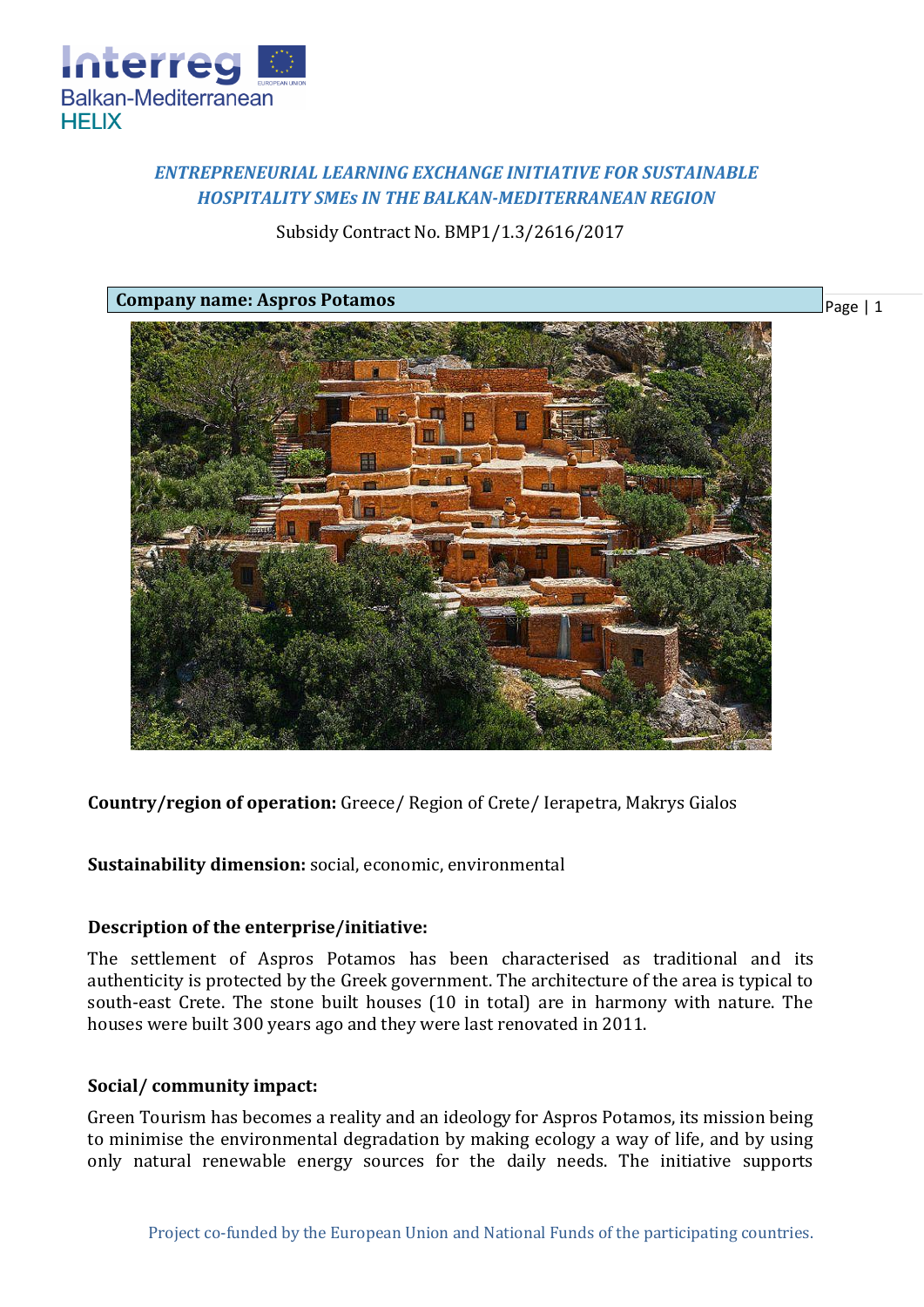

simplicity and not exaggeration, therefore, Aspros Potamos has been restored with respect for the original features and intervention and renovation was kept to a minimum.

**Stakeholders:** Guests

#### **Approach applied:**

Page | 2

Use of renewable energy sources

#### **Innovation applied:**

The decoration of the stone houses is simple and plain using traditional objects such as



small tables, old wood, accessories for traditional bread making, old woven fabrics and pots and pans. Beds made from stone, original windows and bedrock walls, ceilings of crossed beams, use of straw and soil for insulation, all help to create their traditional style. The houses are connected by a network of traditional stone paths. Thick outer walls made of stone and rock keep the houses cool in the summer and warm in the winter. In respect for nature and the environment, Aspros Potamos uses only

renewable energy sources. It has installed a solar photovoltaic system which has won the first European Award for Greece. This solar system generates its own electricity which is used to illuminate the grounds and gardens, reading lamps above beds, bathroom light, and also refrigerators in the kitchen. Also hot water for the shower is generated with this system. Candles and oil lambs provide the main lighting in the houses. There are no electrical sockets in the houses.

#### **Sustainability of the business model:**

The eco-touristic model adopted by the hotel can help improving competitiveness and financial benefits (cost savings, marketing), competitive advantage, legitimation (complying with regulations, regulatory or social compliance), environmental responsibility and enhancing image (Margaryan & Stensland, 2017; Geerts, 2014).

**Key success factors:** Firm infrastructure and management, development of innovative activities, relations with relevant groups (including connection with local communities and resources), management of tourist attitude and behaviour, capacity for marketing activities (Lee et al, 2011).